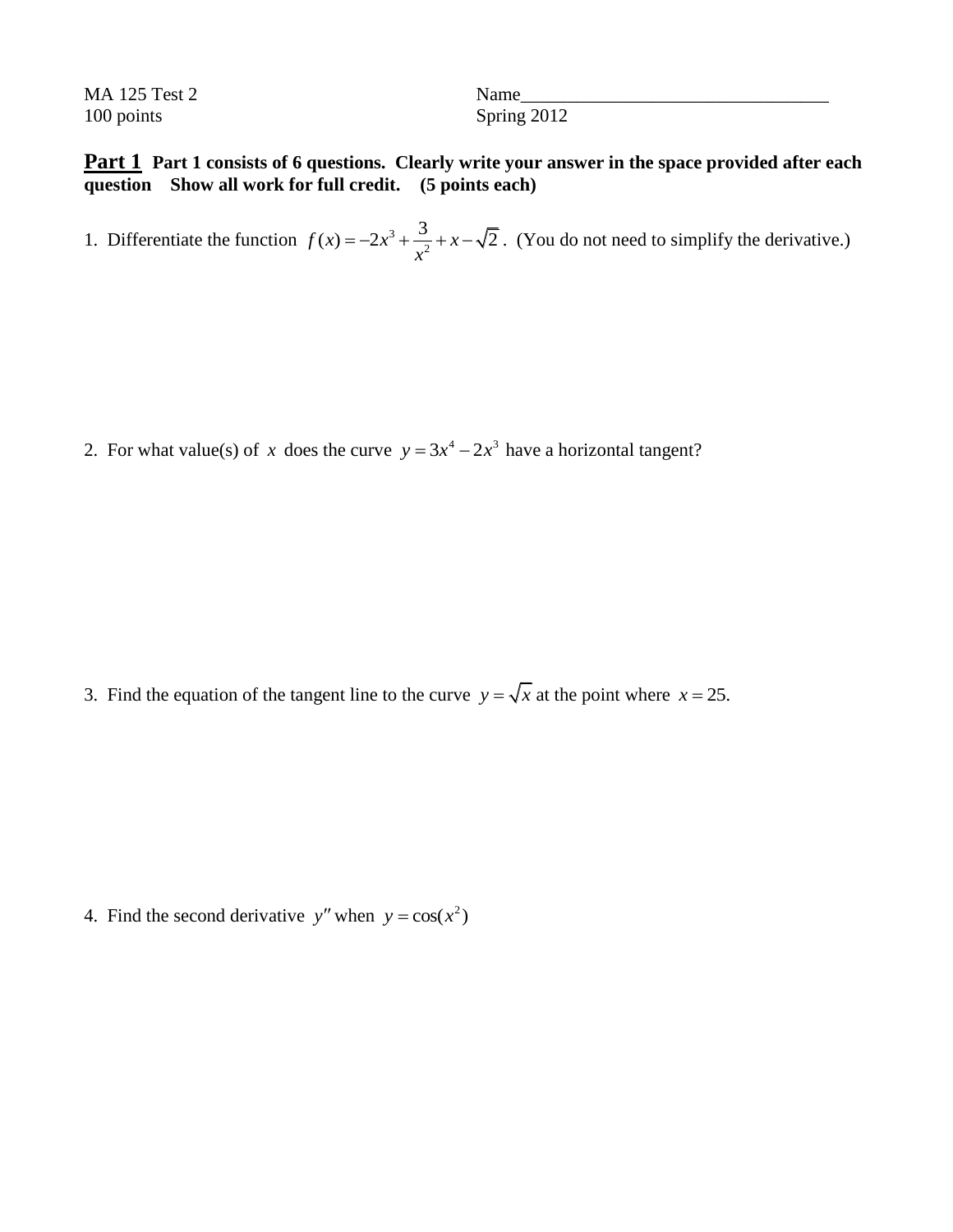## CALCULUS I, TEST II 2

5. In the triangle below, z is changing at a rate of 3 in/sec. This causes x and y to change with time *t*.

 What is *dy dt* ? *dx dt* ?

6. Find the derivative of  $y = \frac{x - \sin x}{1}$  $1 + \cos$  $y = \frac{x - \sin x}{1}$ *x*  $=\frac{x-}{1}$  $\ddot{}$ and simplify your answer.

**Part 2. Part 2 consists of 5 problems worth 14 points apiece. You must show your work on this part of the test to get full credit. Displaying only the final answer (even if correct) without the relevant steps is not enough.**

1. a. Find the derivative of  $f(x) = (x+2)^4 (x-1)^5$ . Your answer should be fully factored.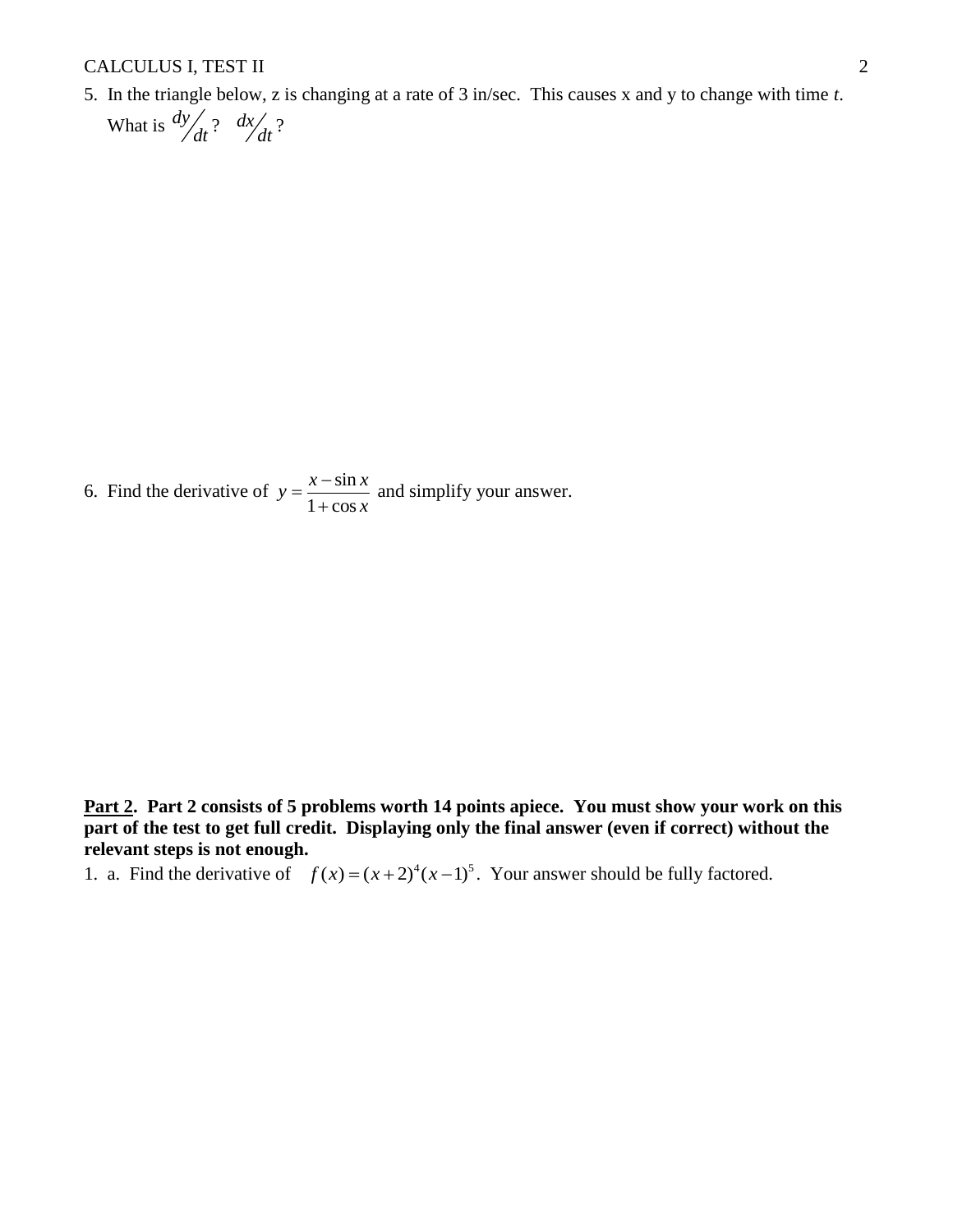b. Find the derivative of  $f(x) = \frac{x}{\sqrt{1-x^2}}$ 1  $f(x) = \frac{x}{\sqrt{2}}$ *x*  $=$  $\overline{a}$  . Express your answer using just positive exponents and as a single fraction.

2. An object is moving along a horizontal coordinate line according to the formula  $s = t^3 - 9t^2 + 24t + 1$ ,  $t \ge 0$ , where the position *s* is in feet and time *t* is in seconds. (a) What are  $v(t)$  and  $a(t)$ , the velocity and acceleration, at time *t*?

(b) When is the object moving to the right (that is, in the positive direction)?

(c) When is the object moving to the left (that is, in the negative direction)?

(d) Draw a schematic diagram that shows the motion along the horizontal line.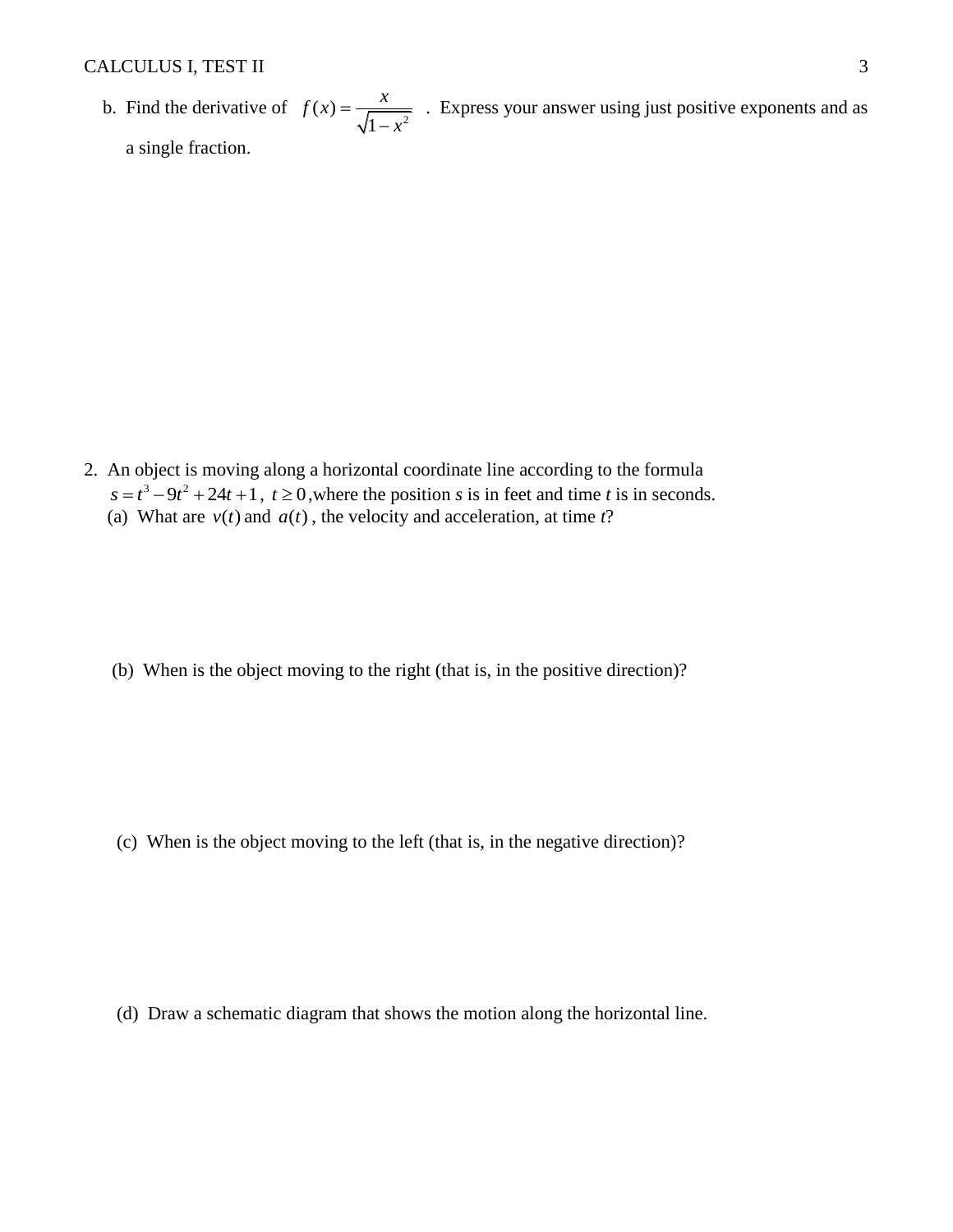## CALCULUS I, TEST II 4

3. Differentiate the following two functions. Simplify your answer as much as possible.

a. 
$$
y = (\cos x)^3 + \tan(3x)
$$

$$
b. \quad f(x) = \left(\frac{x^2}{x-2}\right)^6
$$

4. Use implicit differentiation to find the following:

a. 
$$
\frac{dy}{dx}
$$
 if y is related to x by the equation  $y^3 + 7y = x^3$